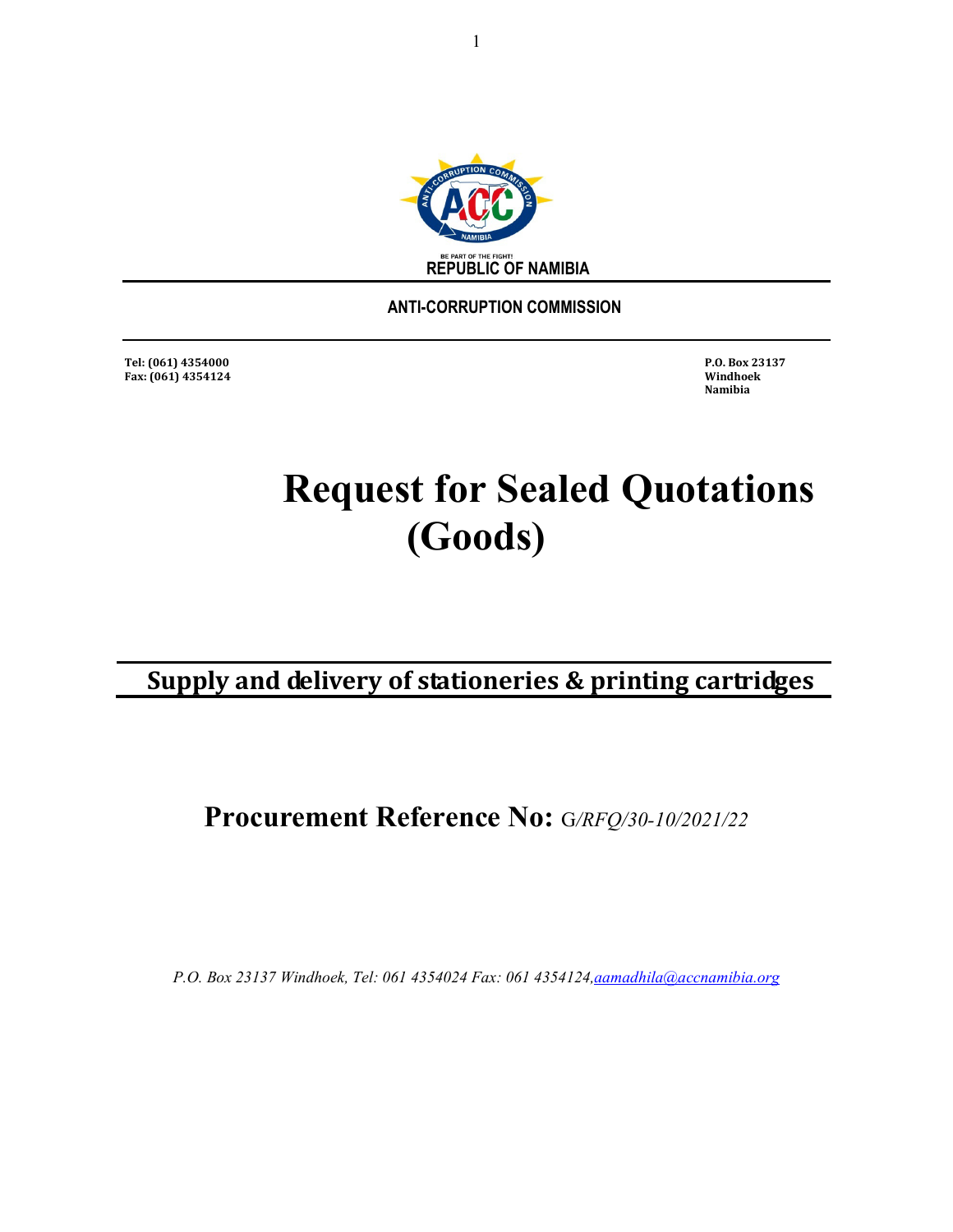

#### **ANTI-CORRUPTION COMMISSION**

Tel: (061) 4354000 P.O. Box 23137 Fax: (061) 4354124

Namibia

**Letter of Invitation** 

*TO ALL BIDDERS* 

*02 February 2022* 

Dear Sirs/Madam

#### **Request for Quotations for the Supply and delivery of stationeries and printing cartridges**

The Anti-Corruption Commission invites you to submit your best quote for the items described in detail hereunder.

Any resulting contract shall be subject to the terms and conditions referred to in the document.

Queries, if any, should be addressed to Mr **Amuram S Amadhila at 061 435 4000.** 

Please prepare and submit your quotation in accordance with the instructions given or inform the undersigned if you will not be submitting a quotation.

Yours faithfully,

**Amuram S Amadhila Senior Administrative Officer** 

**Procurement Management Unit Anti-Corruption Commission**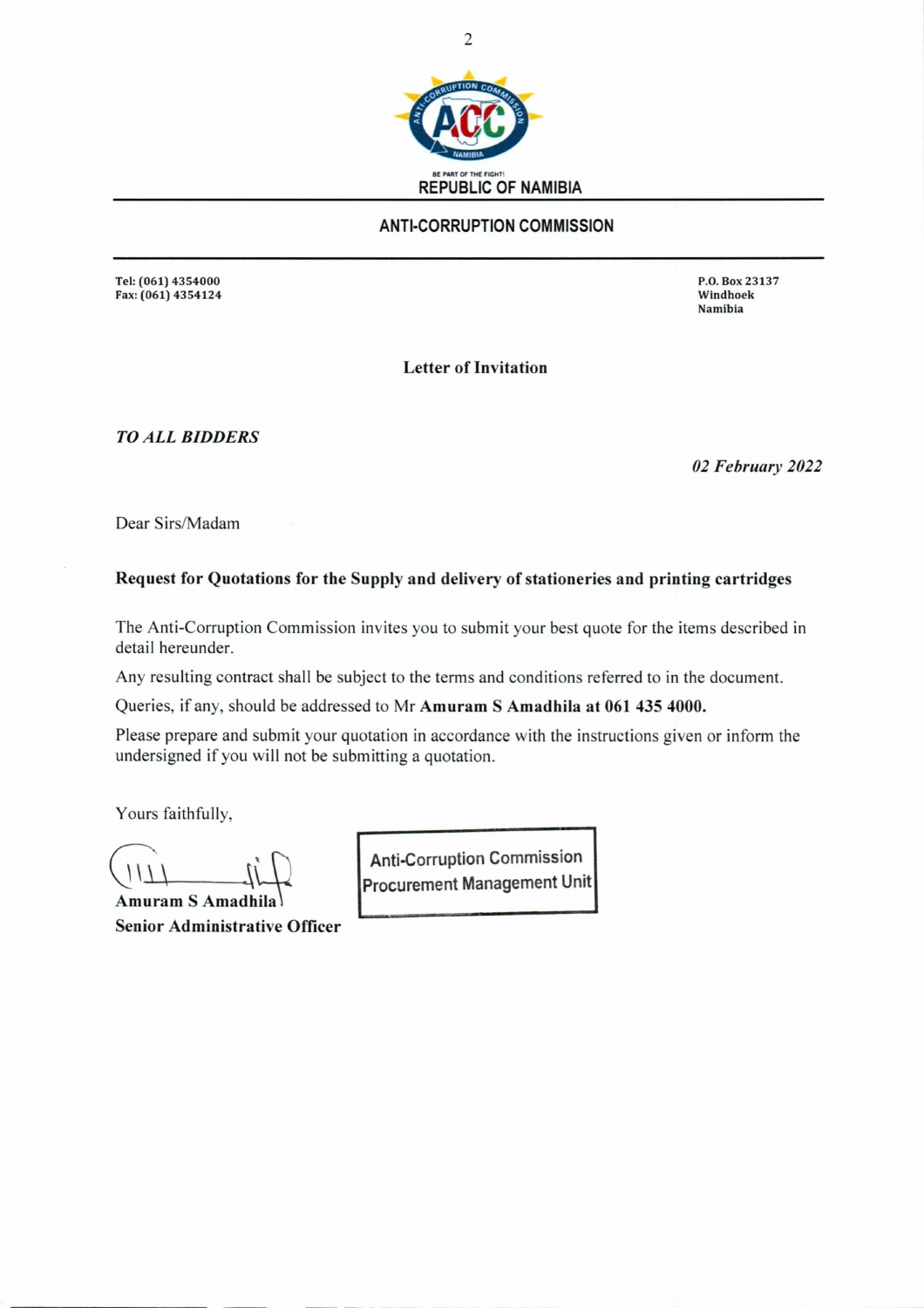### **SECTION I: INSTRUCTIONS TO BIDDERS**

#### **1. Rights of Public Entity**

The Anti-Corruption Commission reserves the right:

- (a) to split the contract as per the lowest evaluated cost per item, or
- (b) to accept or reject any quotation; and
- (c) to cancel the quotation process and reject all quotations at any time prior to contract award.

#### **2. Preparation of Quotations**

You are requested to quote for the items mentioned in Section III by completing, signing and returning:

- (a) the Quotation Letter in Section II with its annex for *Bid Securing Declaration*
- (b) the List of Goods and Price Schedule Section III;
- (c) the Specifications and Compliance Sheet in Section V; and
- (d) any other attachment deemed appropriate.

You are advised to carefully read the complete Request for Sealed Quotations document, including the Special Conditions of Contract in Section VII, before preparing your quotation. The standard forms in this document may be retyped for completion but the Bidder is responsible for their accurate reproduction.

#### **3. Validity of Quotations**

The Quotation validity period shall be 60 days from the date of submission deadline.

#### **4. Eligibility Criteria**

To be eligible to participate in this Quotation exercise, you should have:

- (a) a valid certified copy of company registration certificate, (Certified by the Namibian Police or Commission of Oath)
- (b) a valid original or certified copy of an original (certified by the Namibian Police or Commission of Oath) of Good Standing Tax Certificate;
- (c) a valid original or certified copy of an original (certified by the Namibian Police or Commission Oath) of Good Standing Social Security Certificate;
- (d) have a valid certified copy of Affirmative Action Compliance Certificate, proof from Employment Equity Commissioner that bidder is not a relevant employer, or exemption issued in terms of Section 42 of the Affirmative Action Act, 1998;
- (e) Submit signed Bid-securing Declaration.
- (f) An undertaking on the part of the Bidder that the salaries and wages payable to its personnel in respect of this proposal are compliant to the relevant laws, Remuneration Order, and Award, where applicable and that it will abide to sub-clause 4.6 of the General conditions of Contract if it is awarded the contract or part thereof;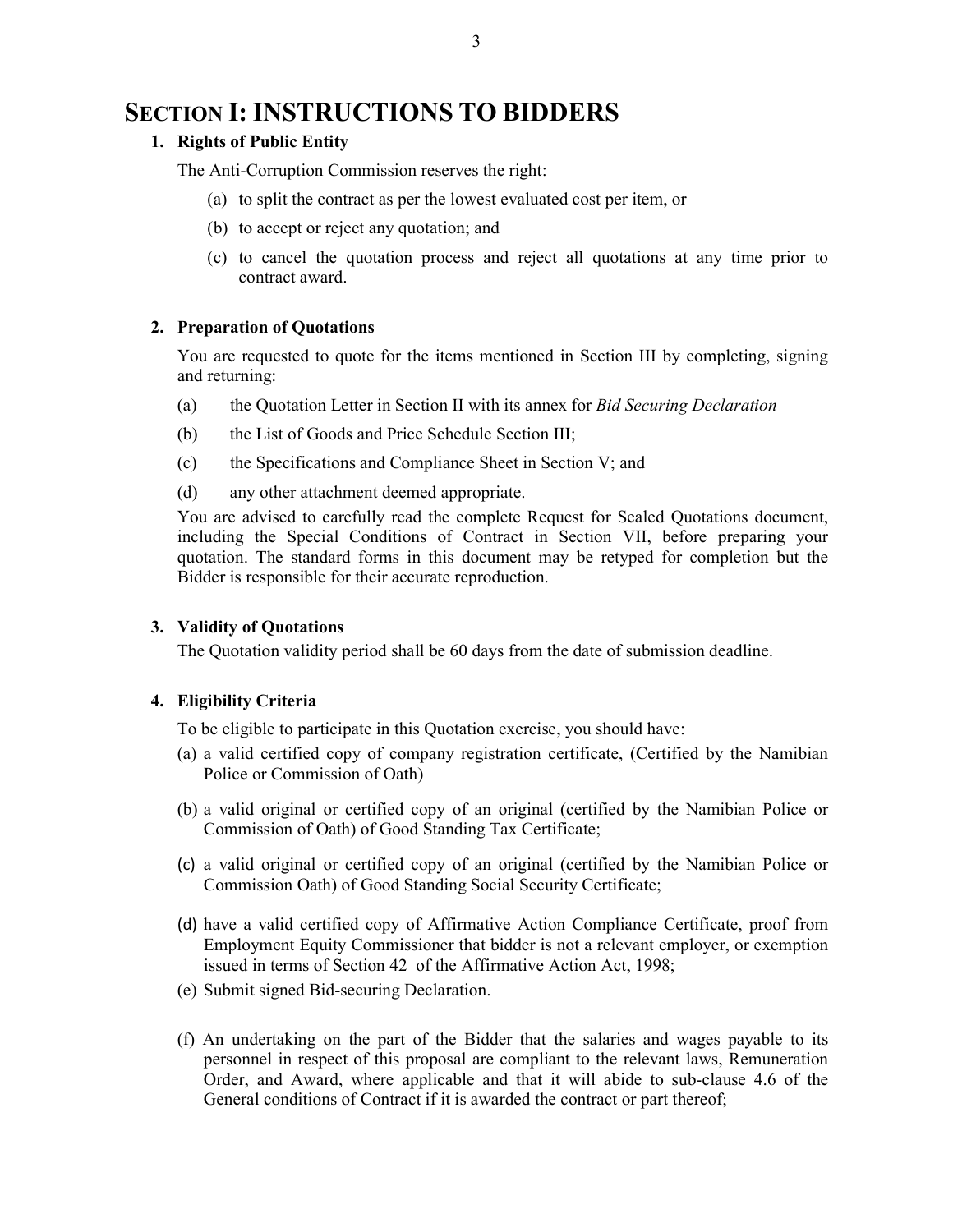#### **5. Bid Security/Bid Securing Declaration**

Bidders are required to *subscribe to a Bid Securing Declaration* for this procurement process.

#### **6. Delivery**

Delivery shall be **7 days** after acceptance*/*issue of Purchase Order. Deviation in delivery period **s***hall not be accepted* 

6.1. The following tests and inspections will be conducted on the goods at delivery:

#### **Specifications check, quantity, warranty card**

#### **7. Sealing and Marking of Quotations**

 Quotations should be sealed in a single envelope, clearly marked with the Procurement Reference Number, addressed to the Public Entity with the Bidder's name and contact information at the back of the envelope.

#### **8. Submission of Quotations**

 Quotations should be deposited in the Quotation/Bid Box located at *Corner of Monte Blanc and Groot Tiras Street, Eros, Windhoek*, **at the Reception** not later than 9th February **2022 at 12:00**. Late quotations will be rejected. Quotations received by e-mail will not be considered.

#### **9. Opening of Quotations**

 Quotations will be opened internally by the Public Entity immediately after the closing time referred to in instruction 8 above. A record of the Quotation Opening stating the name of the bidders, the amount quoted, the presence or absence of a Bid Security/Bid Securing Declaration, will be posted on the website of the Public Entity and available to any bidder on request within three working days of the Opening.

#### **10. Evaluation of Quotations**

 The Public Entity shall have the right to request for clarifications in writing during evaluation. Offers that are substantially responsive shall be compared on the basis of price or ownership cost, subject to Margin of Preference where applicable, to determine the lowest evaluated quotation.

#### **11. Technical Compliance**

Bidders shall submit along with their quotations documents, catalogues and any other literature to substantiate compliance with the required specifications and to qualify deviations if any with respect to Public Entity's requirements.

The Specifications, Performance Requirements and Compliance Sheet details the minimum specifications of the goods/items to be supplied. The specifications have to be met but no credit will be given for exceeding the specifications.

#### **12. Prices and Currency of Payment**

Prices shall be fixed in Namibian Dollars.

#### **13. Margin of Preference**

Not applicable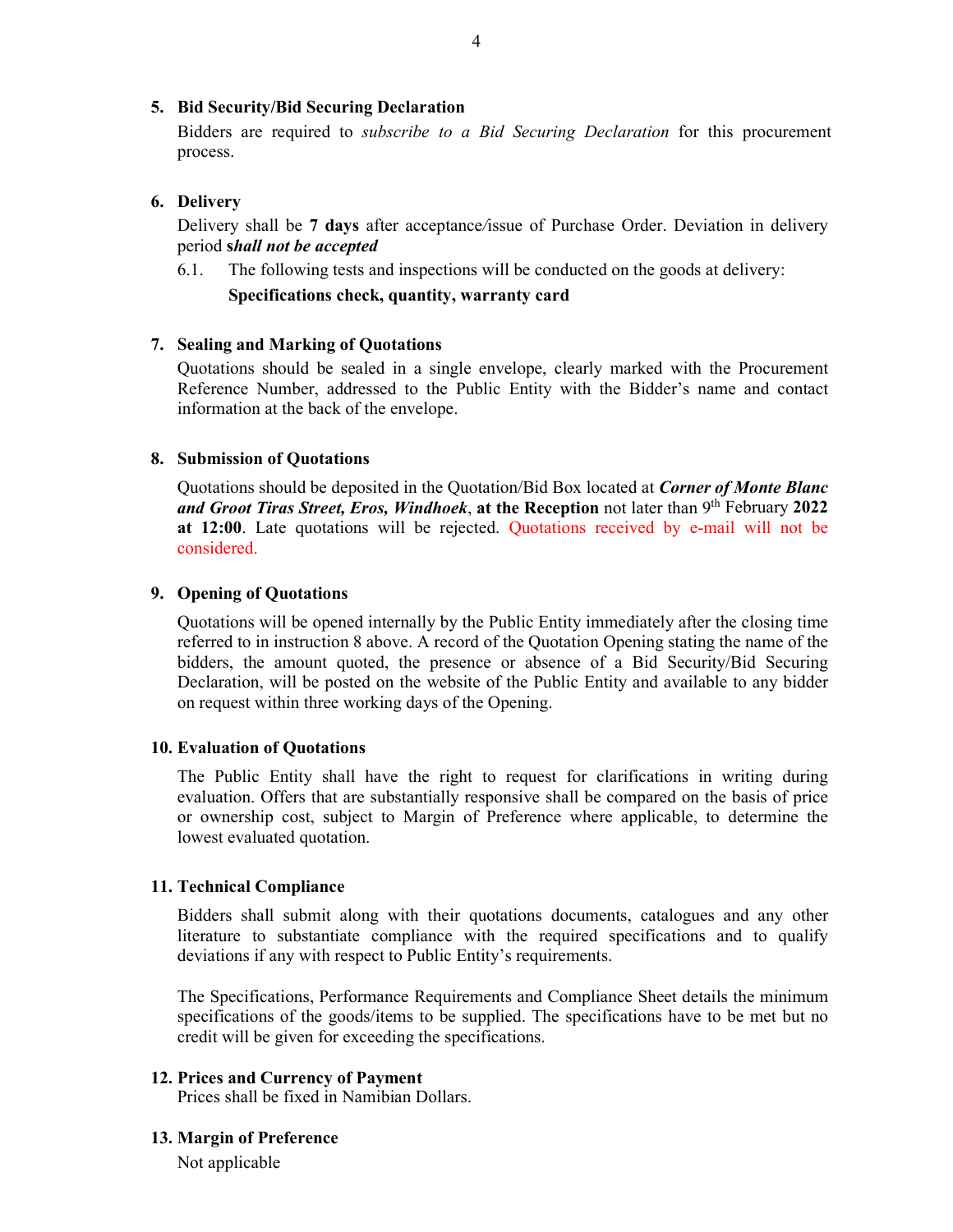#### **14. Award of Contract**

 The Bidder having submitted the lowest evaluated responsive quotation and qualified to supply the goods/items and related services shall be selected for award of contract. Award of contract shall be by issue of a Purchase Order/Letter of Acceptance in accordance with terms and conditions contained in Section VI: Contract Agreement and General Conditions of Contract.

#### **15. Performance Security**

Not applicable.

#### **16. Notification of Award and Debriefing**

The Public Entity shall after award of contract promptly inform all unsuccessful bidders in writing of the name and address of the successful bidder and the contract amount and post a notice of award on its website within seven (7) days. Furthermore, the Public Entity shall attend to all requests for debriefing made in writing within seven (7) days of the unsuccessful bidders being informed of the award.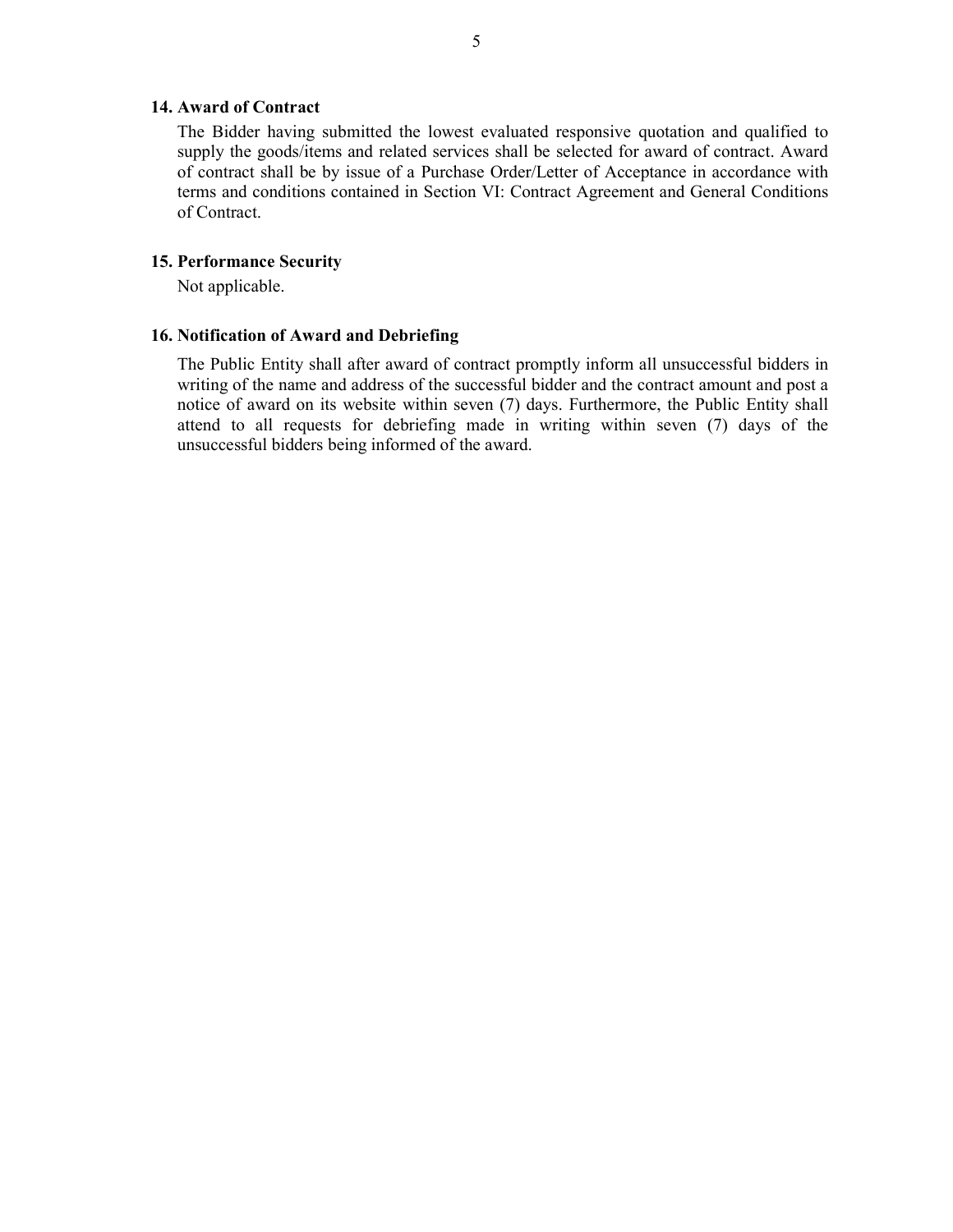### **SECTION II: QUOTATION LETTER**

 *(to be completed by Bidders)* 

*[Complete this form with all the requested details and submit it as the first page of your quotation with the Price list and documents requested above. A signature and authorisation on this form will confirm that the terms and conditions of the RFQ prevail over any attachments. If your quotation is not authorised, it will be rejected.]* 

| Quotation addressed to: [name of Public Entity] |  |
|-------------------------------------------------|--|
| Procurement Reference Number:                   |  |
| Subject matter of Procurement:                  |  |

We offer to supply the items listed in the attached List of Goods and Price Schedule as per the defined specifications, *except for the qualified deviations [Bidder may delete this phrase in case of no deviation]* and, in accordance with the terms and conditions stated in your Request for Quotations referenced above.

We confirm that we are eligible to participate in this Quotation exercise and meet the eligibility criteria specified in Section 1: Instruction to Bidders.

We undertake to abide ethical conduct during the procurement process and the execution of any resulting contract.

We have read and understood the content of the *Bid Security / Bid Securing Declaration* (BSD) attached hereto and subscribe fully to the terms and conditions contained therein. We further understand that this subscription could lead to [*forfeiture of the security amount / disqualification on the grounds mentioned in the BD]*.

The validity period of the Quotation is days *[insert number of days]* from the date of the bid submission deadline.

We confirm that the prices quoted in the List of Goods and Price Schedule are fixed and firm and will not be subject to revision or variation, if we are awarded the contract **prior to the expiry** date of the quotation validity.

The delivery period offered from the date of issue of Purchaser Order/ Letter of Acceptance is as shown in the List of Goods items and Price Schedule.

| Name of Bidder        |                                           | Company's Address and seal |            |  |  |  |  |  |
|-----------------------|-------------------------------------------|----------------------------|------------|--|--|--|--|--|
| <b>Contact Person</b> |                                           |                            |            |  |  |  |  |  |
|                       | Name of Person Authorising the Quotation: | Position:                  | Signature: |  |  |  |  |  |
| Date                  |                                           | Phone No./Fax              |            |  |  |  |  |  |

#### **Quotation Authorised by:**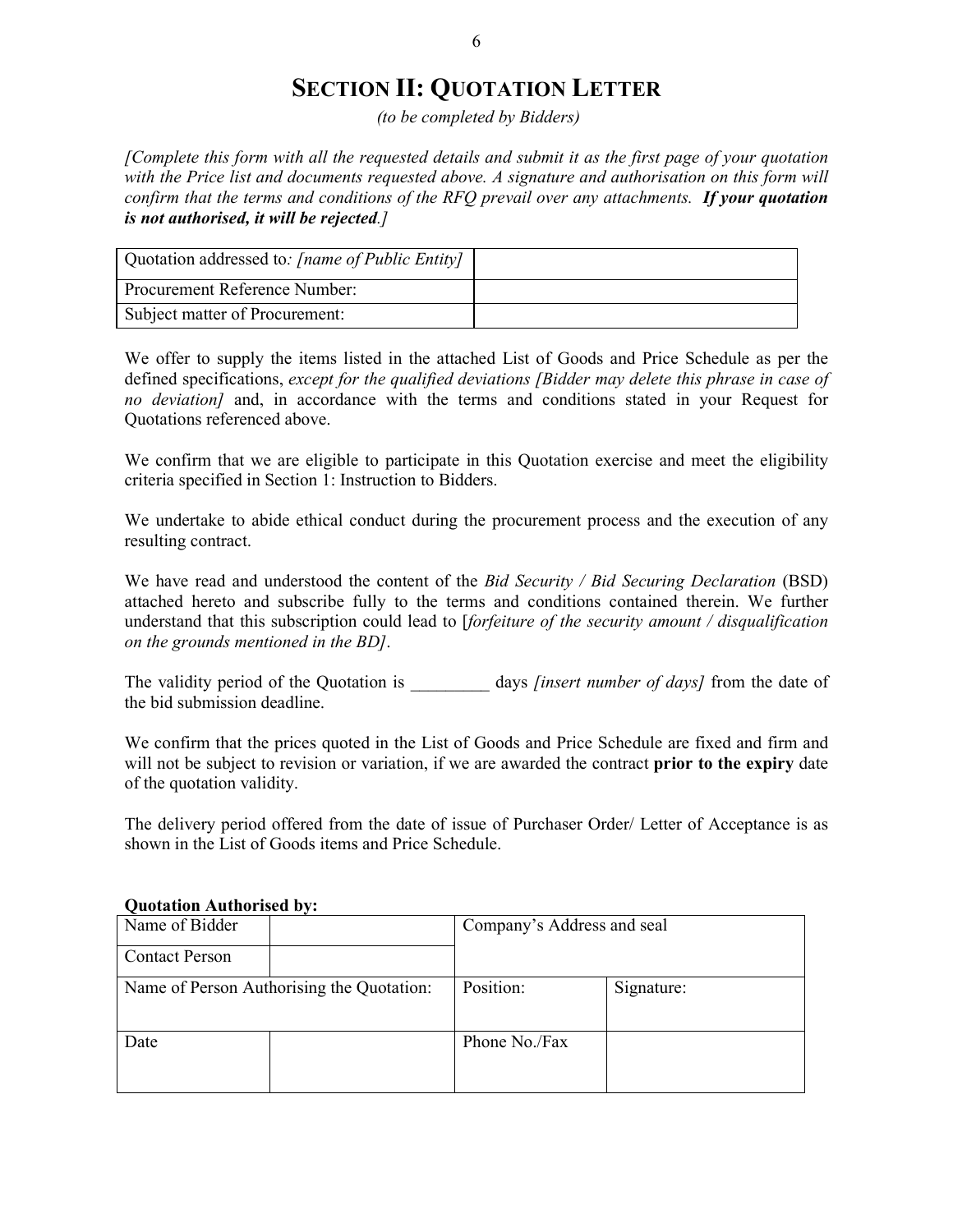*[This form is to be deleted if Bid Securing Deceleration is not applicable.]* **Appendix to Quotation Letter**

#### **BID SECURING DECLARATION (Section 45 of Act) (Regulation 37(1)(b) and 37(5))**

**Date:** ..............................................................

**Procurement Ref No.: ..................................................** 

**To:** Anti-Corruption Commission

I/We\* understand that in terms of section 45 of the Act a public entity must include in the bidding document the requirement for a declaration as an alternative form of bid security.

I/We\* accept that under section 45 of the Act, I/we\* may be suspended or disqualified in the event of

- **(a) a modification or withdrawal of a bid after the deadline for submission of bids during the period of validity;**
- **(b) refusal by a bidder to accept a correction of an error appearing on the face of a bid;**
- **(c) failure to sign a procurement contract in accordance with the terms and conditions set forth in the bidding document, should I/We\* be successful bidder; or**
- **(d) failure to provide security for the performance of the procurement contract if required to do so by the bidding document.**

I/We\* understand this bid securing declaration ceases to be valid if I am/We are\* not the successful Bidder

Signed: ..................................................................................................................................................

Capacity of:

Name: ...................................................................................................................................................

Duly authorized to sign the bid for and on behalf of: [insert complete name of Bidder]

Dated on \_\_\_\_\_\_\_\_\_\_\_\_ day of \_\_\_\_\_\_\_\_\_\_\_\_\_\_\_\_\_\_, \_\_\_\_\_\_\_

Corporate Seal (where appropriate)

[Note\*: In case of a joint venture, the bid securing declaration must be in the name of all partners to the joint venture that submits the bid.] *\*delete if not applicable / appropriate*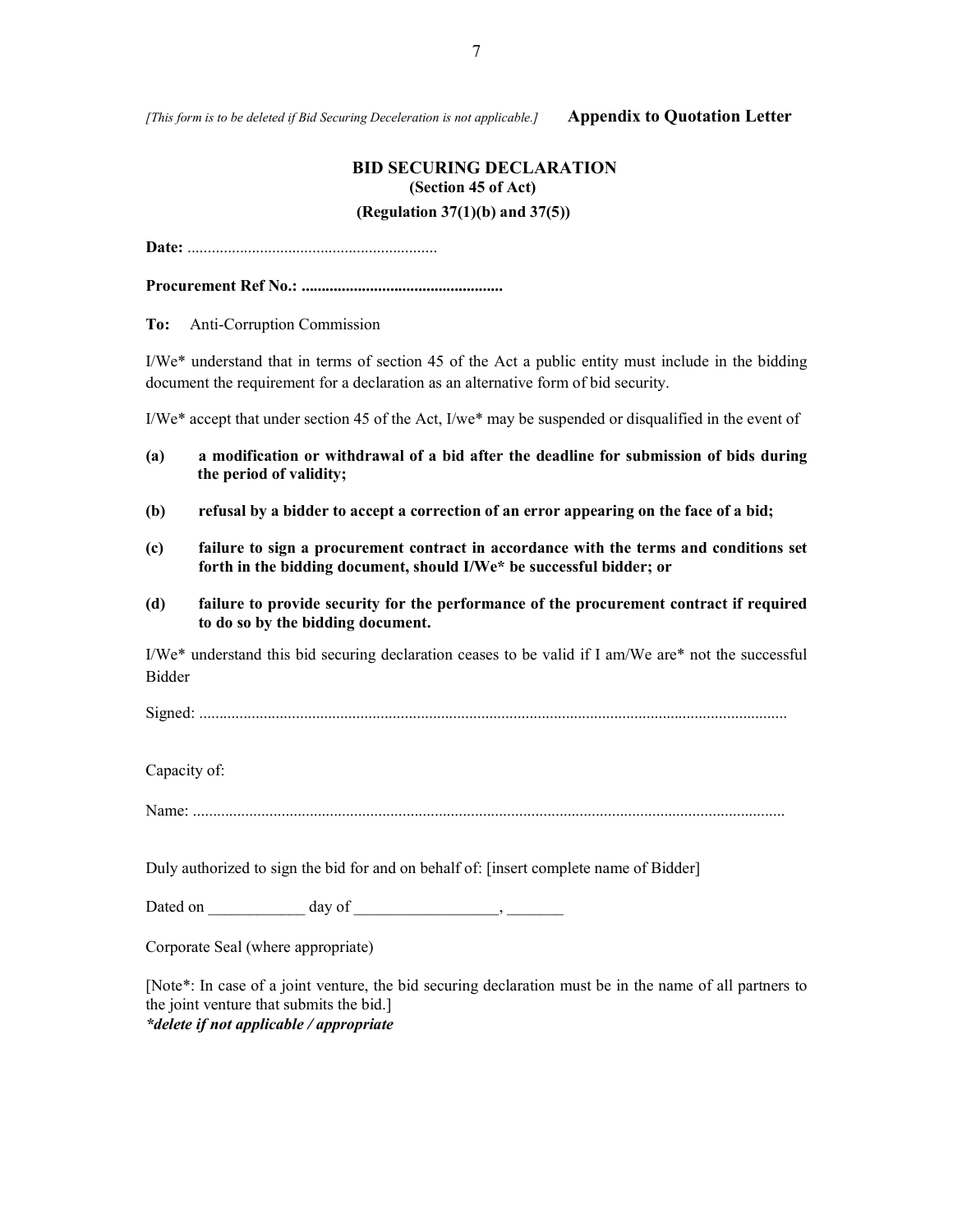

### **Republic of Namibia Ministry of Labour, Industrial Relations and Employment Creation**

### **Witten undertaking in terms of section 138 of the Labour Act, 2015 and section 50(2)(D) of the Public Procurement Act, 2015**

### **1. EMPLOYERS DETAILS**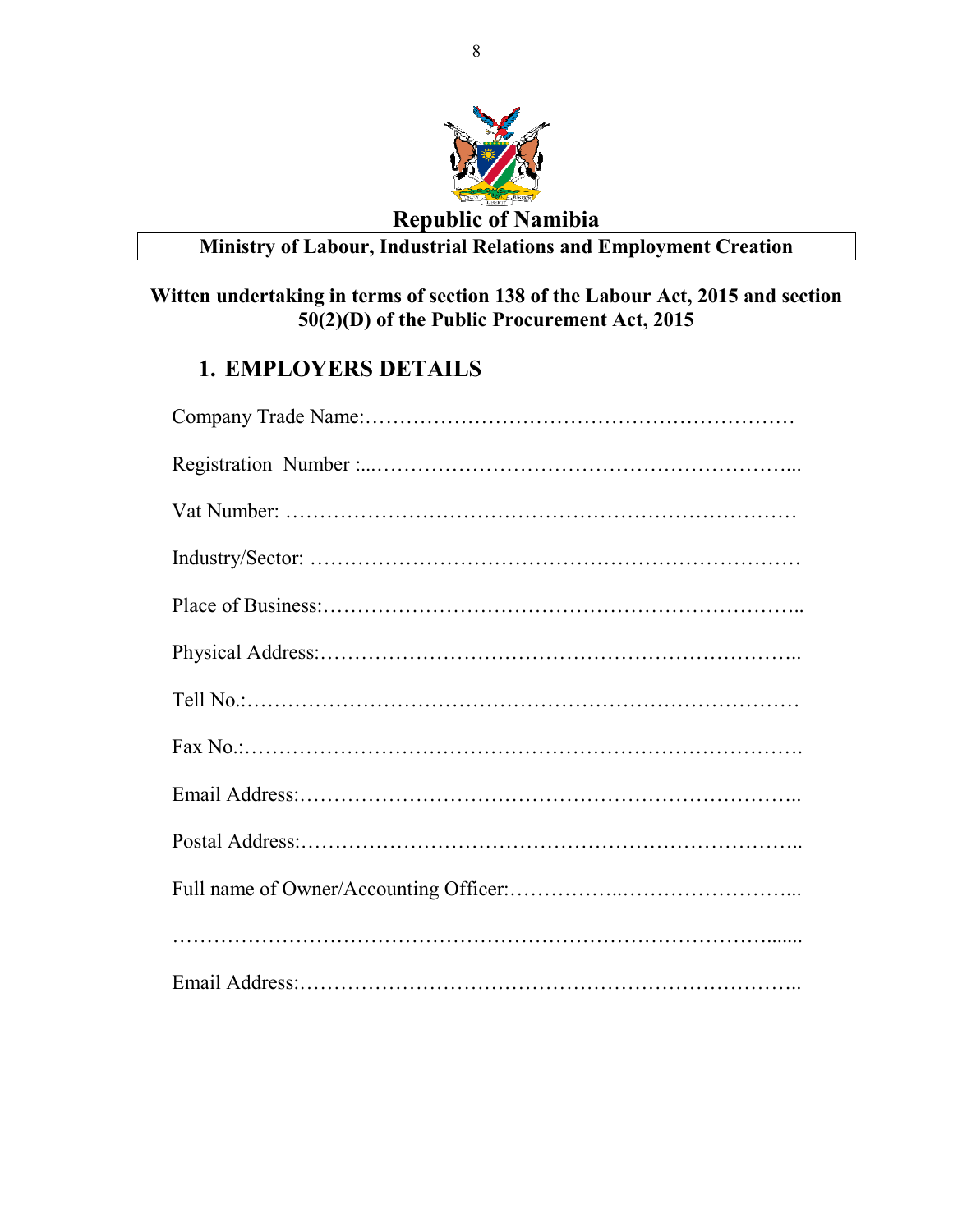### **2. PROCUREMENT DETAILS**

| Location where work will be done, good/services will be delivered: |
|--------------------------------------------------------------------|
| 3. UNDERTAKING                                                     |

I …………………………………………… *[insert full name]*, owner/representative of ………………………………………………………….*[insert full name of company]* 

hereby undertake in writing that my company will at all relevant times comply fully with the relevant provisions of the Labour Act and the Terms and Conditions of Collective Agreements as applicable.

I am fully aware that failure to abide to such shall lead to the action as stipulated in section 138 of the labour Act, 2007, which include but not limited to the cancellation of the contract/licence/grant/permit or concession.

**Signature: ……………………………..** 

**Date: …………………………………..** 

**Seal:…………………………………….** 

*Please take note:* 

*<sup>1.</sup> A labour inspector may conduct unannounced inspections to assess the level of compliance* 

*<sup>2.</sup> This undertaking must be displayed at the workplace where it will be readily accessible and visible by the employees rendering service(s) in relations to the goods and services being procured under this contract.*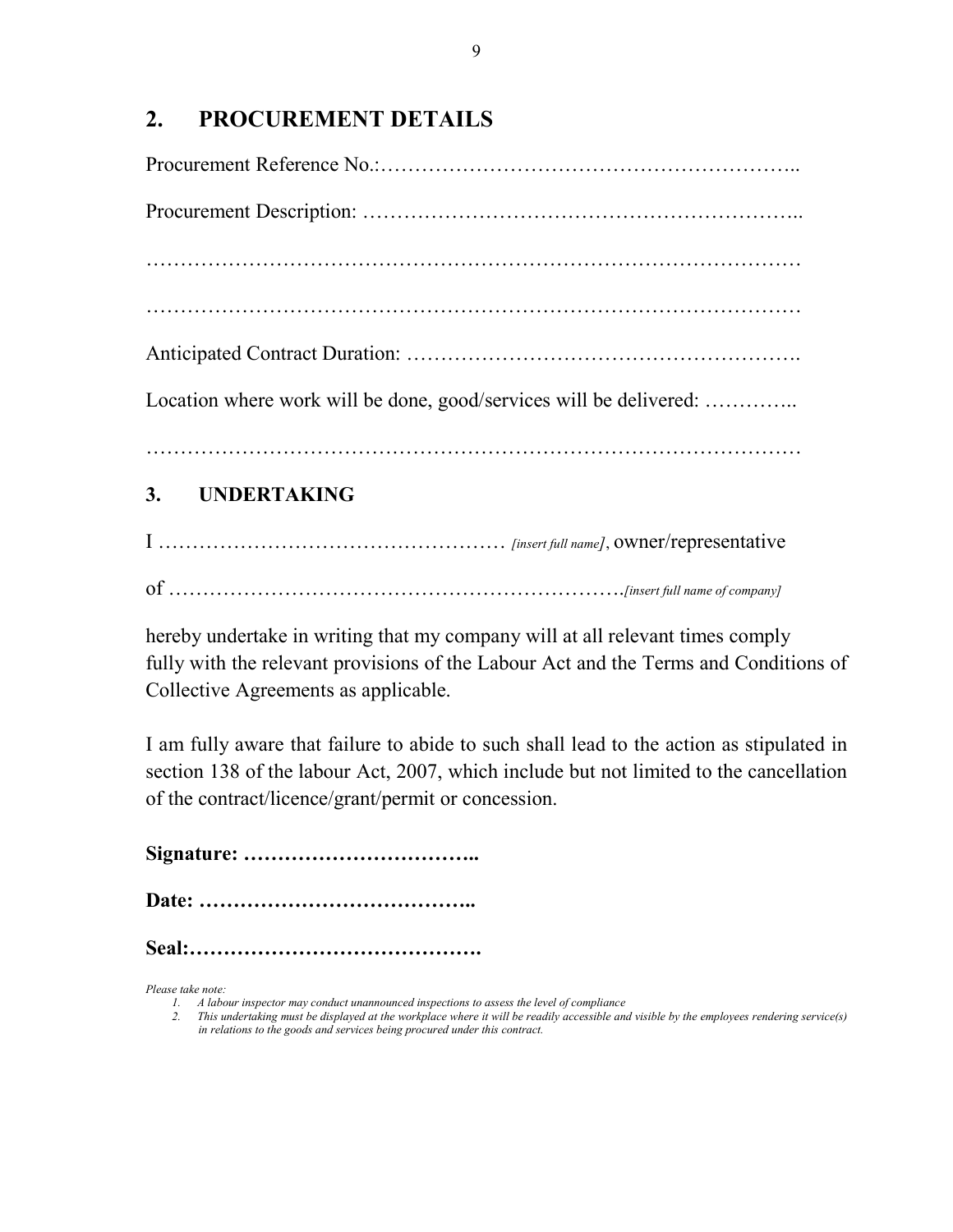|                | <b>QUOTATION FOR:</b>                                                                                                             |                 |                                |                  |                             |                                                                                                           |              |                                             |          |
|----------------|-----------------------------------------------------------------------------------------------------------------------------------|-----------------|--------------------------------|------------------|-----------------------------|-----------------------------------------------------------------------------------------------------------|--------------|---------------------------------------------|----------|
|                | INSTRUCTIONS TO THE PUBLIC ENTITY                                                                                                 |                 |                                |                  |                             | INSTRUCTIONS TO BIDDERS                                                                                   |              |                                             |          |
|                | At time of preparation of the RFQ, Columns A to D shall be filled in by the Public Entity.<br>[To be filled by the Public Entity] |                 |                                |                  |                             | Bidders shall fill-in columns E - I<br>E= mark with a *if an equivalent is quoted                         |              | and fill the total                          |          |
|                |                                                                                                                                   |                 |                                | F= Rate per unit |                             |                                                                                                           |              | G=Total price for one item ( $C \times F$ ) |          |
|                |                                                                                                                                   |                 |                                |                  |                             | If an equivalent is quoted, please attach to your quote appropriate technical information & specification |              |                                             |          |
|                |                                                                                                                                   |                 |                                |                  |                             | Bidders shall fill in and sign the bottom section of this page                                            |              |                                             |          |
| ⋖              | $\approx$                                                                                                                         |                 |                                | щ                | $\overline{L}$              | G                                                                                                         | $\mathbb{H}$ |                                             |          |
| Item           | Description of Goods                                                                                                              | Quantity        | Unit of                        | $\ast$           | Price per                   | Total price                                                                                               | VAT:         | Delivery                                    | Country  |
| no.            |                                                                                                                                   | required        | measures                       |                  | unit                        | without VAT                                                                                               | <b>UVN</b>   | weeks)                                      | $\sigma$ |
|                |                                                                                                                                   |                 |                                |                  | $\ensuremath{\text{NAD}}^1$ | <b>UAN</b>                                                                                                |              | ${\rm (days/m)}$                            | Origin   |
|                |                                                                                                                                   |                 |                                |                  |                             |                                                                                                           |              |                                             |          |
|                | Photo frame A4 (brown colour)                                                                                                     | $\overline{c}$  | each                           |                  |                             |                                                                                                           |              |                                             |          |
| $\sim$         | Stapler machine (Heavy Duty)                                                                                                      | 15              | each                           |                  |                             |                                                                                                           |              |                                             |          |
| $\sim$         | Glue stick (prit) 40g                                                                                                             | 60              | each                           |                  |                             |                                                                                                           |              |                                             |          |
| 4.             | Board paper clear (hard)                                                                                                          | $\mathfrak{A}$  | $\log$                         |                  |                             |                                                                                                           |              |                                             |          |
| s.             | Pencil                                                                                                                            | $\frac{1}{2}$   | box                            |                  |                             |                                                                                                           |              |                                             |          |
| $\dot{\circ}$  | Pen black (bic)                                                                                                                   | $\infty$        | box                            |                  |                             |                                                                                                           |              |                                             |          |
| $\overline{r}$ | Batteries AA (4 pack)                                                                                                             | $\overline{20}$ | pack                           |                  |                             |                                                                                                           |              |                                             |          |
| $\infty$       | Batteries AAA (4 pack)                                                                                                            | 20              | pack                           |                  |                             |                                                                                                           |              |                                             |          |
| $\sim$         | Prestick/bostic                                                                                                                   | $50\,$          | $\frac{\text{each}}{\text{c}}$ |                  |                             |                                                                                                           |              |                                             |          |
| $\Xi$          | White board cleaner 237 ml                                                                                                        | $\overline{4}$  | each                           |                  |                             |                                                                                                           |              |                                             |          |
|                | Stamp ink black 30 ml                                                                                                             | $\overline{10}$ | each                           |                  |                             |                                                                                                           |              |                                             |          |
| $\bar{\omega}$ | Highlighter ass                                                                                                                   | $\overline{4}$  | each                           |                  |                             |                                                                                                           |              |                                             |          |
| <u>13.</u>     | File dividers (plain)                                                                                                             | $\mathfrak{A}$  | box                            |                  |                             |                                                                                                           |              |                                             |          |
| 14.            | Punch small                                                                                                                       | $\Omega$        | each                           |                  |                             |                                                                                                           |              |                                             |          |
| $15$ .         | Big brown paper roll                                                                                                              | $\beta$         | $\frac{each}{\sqrt{2}}$        |                  |                             |                                                                                                           |              |                                             |          |
| <u>i6</u> .    | Short hand note book                                                                                                              | 100             | each                           |                  |                             |                                                                                                           |              |                                             |          |
| 17.            | USB/memory stick 16 GB                                                                                                            | $\overline{c}$  | each                           |                  |                             |                                                                                                           |              |                                             |          |

SECTION III: LIST OF GOODS AND PRICE SCHEDULE **SECTION III: LIST OF GOODS AND PRICE SCHEDULE**

10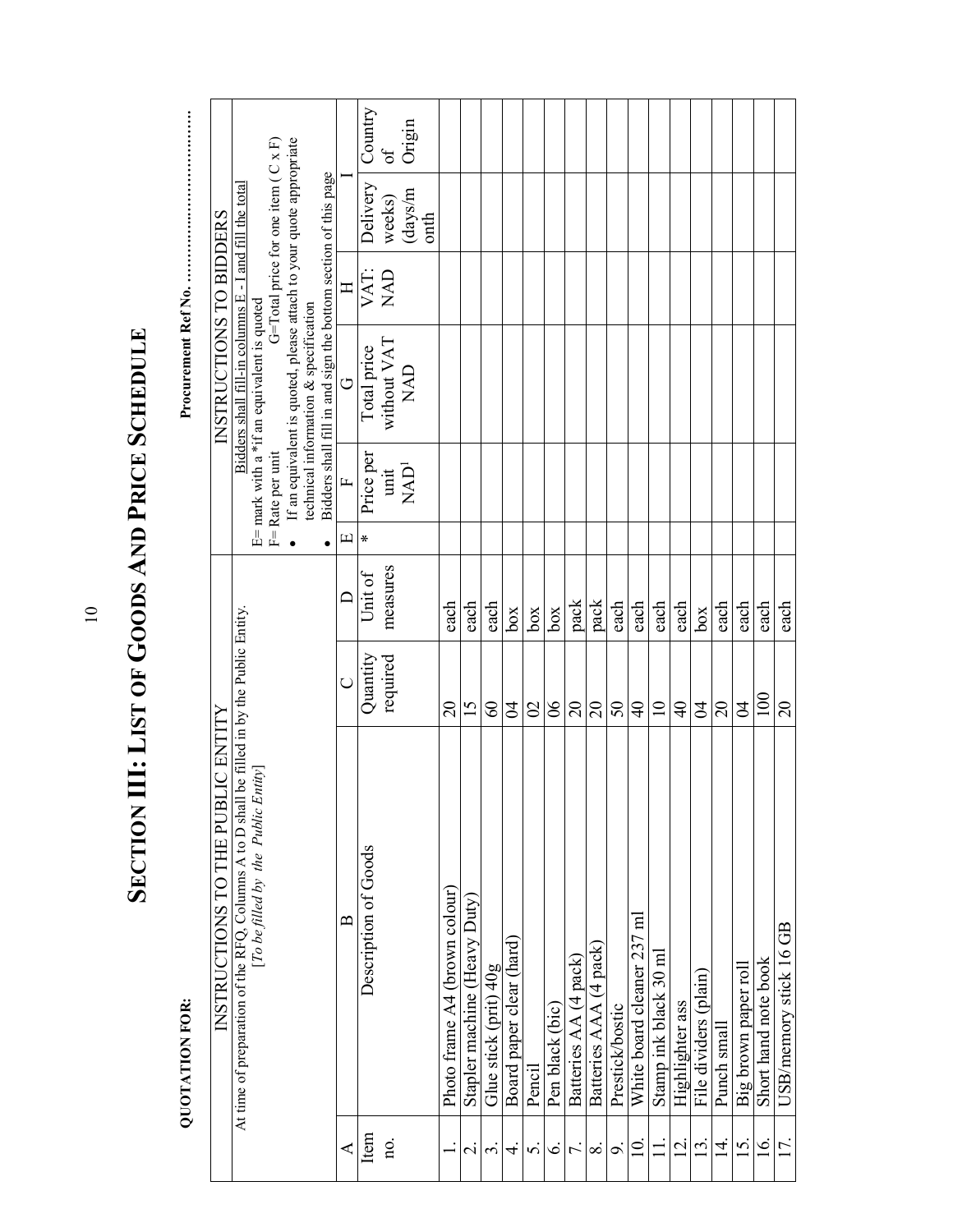| each            | box            | packs            | packs             | 300 <sup>2</sup>    | each           | each                           | each                   | each                     | each                                      | each                                          | each                                                                  | each                     | $\operatorname{\sf each}$      | each                                          | each                                            | each                     | each                                                   | each                                                      | each                                            | each                     | $rac{\text{ch}}{\text{cach}}$                            | each                                                  | each                                                  | each                     | each                                                        | each                                                  | $\mathop{\rm each}\nolimits$                              | each                                   | each                                                       | each                    | each                                                 |
|-----------------|----------------|------------------|-------------------|---------------------|----------------|--------------------------------|------------------------|--------------------------|-------------------------------------------|-----------------------------------------------|-----------------------------------------------------------------------|--------------------------|--------------------------------|-----------------------------------------------|-------------------------------------------------|--------------------------|--------------------------------------------------------|-----------------------------------------------------------|-------------------------------------------------|--------------------------|----------------------------------------------------------|-------------------------------------------------------|-------------------------------------------------------|--------------------------|-------------------------------------------------------------|-------------------------------------------------------|-----------------------------------------------------------|----------------------------------------|------------------------------------------------------------|-------------------------|------------------------------------------------------|
| $\overline{10}$ | $\mathfrak{S}$ | $\overline{10}$  | 65                | $\overline{0}$      | 100            | $\overline{20}$                | $20\,$                 | $\overline{\phantom{0}}$ | $\overline{10}$                           | $\overline{10}$                               | $\overline{10}$                                                       | $\Xi$                    | $\Xi$                          | $\Xi$                                         | $\overline{10}$                                 | $\overline{10}$          | $\Xi$                                                  | $\overline{10}$                                           | $\Xi$                                           | $\overline{10}$          | $\overline{10}$                                          | $\overline{10}$                                       | $\overline{10}$                                       | $\overline{10}$          | $\overline{10}$                                             | $\overline{10}$                                       | $\overline{10}$                                           | $\overline{10}$                        | $\overline{10}$                                            | $\Xi$                   | $\overline{10}$                                      |
| Hard drive 2TB  | Scissors       | Rubber bands big | Rubber band small | Ring bidders (14mm) | Slider binders | Arch file small black (bantex) | Cello tape clear small | Hp Cartridges 970 black  | 971 yellow<br>٠,<br>$\mathop{\mathsf{t}}$ | 971 magenta<br>$\mathcal{L}$<br>$\mathcal{L}$ | $\overline{971}$ cyan<br>$\ddot{\phantom{0}}$<br>$\ddot{\phantom{0}}$ | Hp Cartridges 415A black | 415A magenta<br>$\ddot{\cdot}$ | 415A cyan<br>$\ddot{\cdot}$<br>$\ddot{\cdot}$ | 415A yellow<br>$\ddot{\cdot}$<br>$\ddot{\cdot}$ | Hp Cartridges 131A black | 131A magenta<br>$\ddot{\cdot}$<br>$\ddot{\phantom{0}}$ | 131A cyan<br>$\ddot{\phantom{0}}$<br>$\ddot{\phantom{0}}$ | 131A yellow<br>$\ddot{\cdot}$<br>$\ddot{\cdot}$ | Hp Cartridges 207A black | $207A$ magenta<br>$\ddot{\cdot}$<br>$\ddot{\phantom{0}}$ | $207A$ cyan<br>$\ddot{\cdot}$<br>$\ddot{\phantom{0}}$ | 207A yellow<br>$\ddot{\cdot}$<br>$\ddot{\phantom{0}}$ | Hp Cartridges 201A black | 201A yellow<br>$\ddot{\phantom{0}}$<br>$\ddot{\phantom{0}}$ | 201A magenta<br>$\mathcal{L}$<br>$\ddot{\phantom{0}}$ | 201A cyan<br>$\ddot{\phantom{0}}$<br>$\ddot{\phantom{0}}$ | Cartridges 953 black<br>$\overline{H}$ | 953 yellow<br>$\ddot{\phantom{0}}$<br>$\ddot{\phantom{0}}$ | 953 magenta<br>٥.<br>٥. | 953 cyan<br>$\ddot{\phantom{0}}$<br>$\ddot{\bullet}$ |
| $\frac{8}{18}$  | $\overline{9}$ | $\overline{20}$  | $\overline{21}$ . | $\frac{22}{23}$     |                |                                | 24.                    | 26.                      | I.                                        | $\mathbf{I}$                                  | 1                                                                     |                          |                                |                                               |                                                 | т                        |                                                        |                                                           |                                                 |                          |                                                          |                                                       |                                                       | ٠                        | ٠                                                           | т.                                                    | л.                                                        | J.                                     | J.                                                         | $\blacksquare$          | $\mathbf{I}_\perp$                                   |

11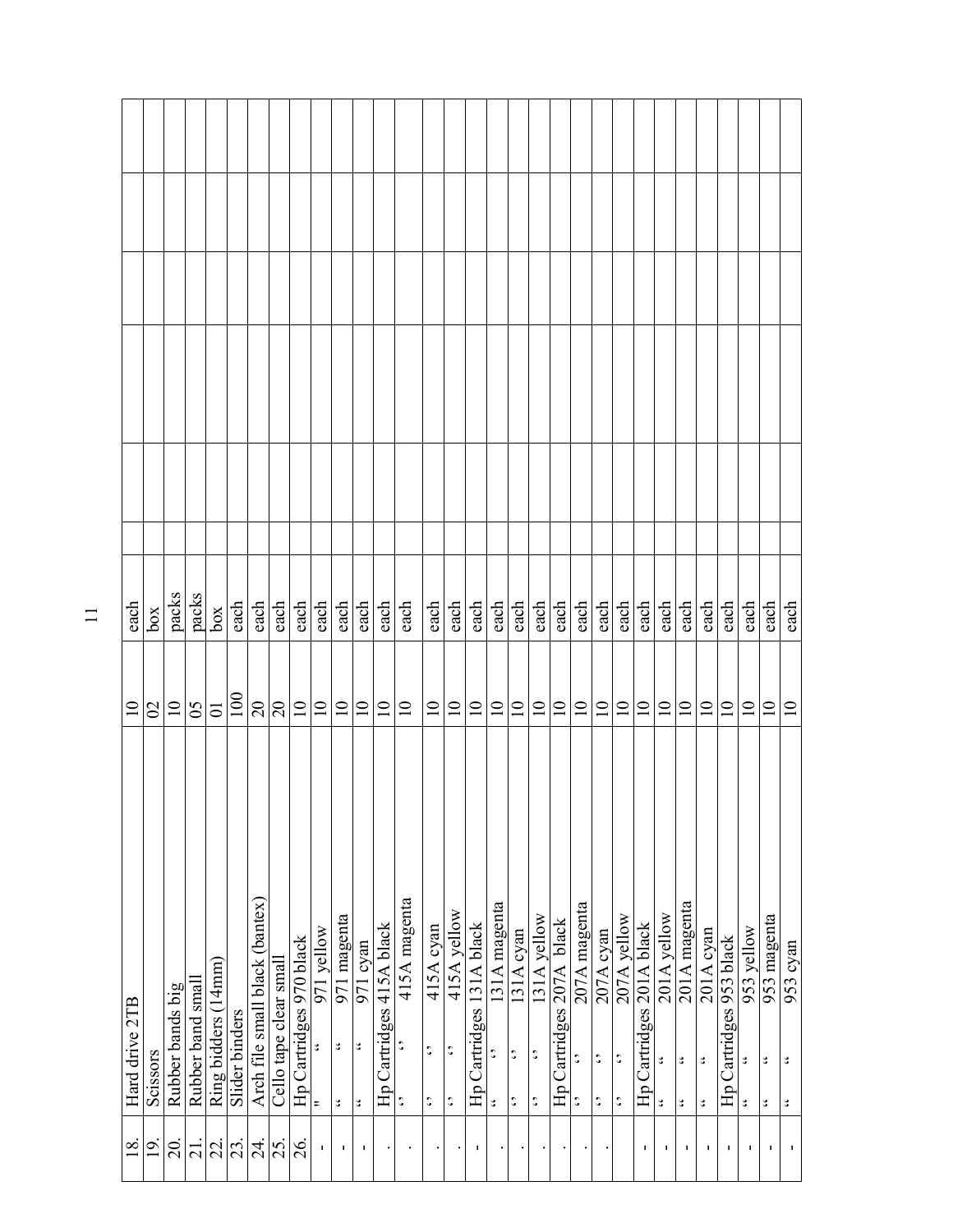| ı     | Hp Cartridges 950 black  |           | $\mathcal{S}$   | each      |       |                    |      |  |
|-------|--------------------------|-----------|-----------------|-----------|-------|--------------------|------|--|
| I     | Hp Cartridges 507A black |           | $\mathcal{S}$   | each      |       |                    |      |  |
|       | 507A yellow<br>ی         |           | $\mathcal{S}$   | each      |       |                    |      |  |
| ı     | 507A magenta<br>٤<br>٠,  |           | $\mathfrak{S}$  | each      |       |                    |      |  |
|       | 507A cyan<br>ی<br>ی      |           | $\mathcal{S}$   | each      |       |                    |      |  |
|       | Hp Cartridges 508A black |           | $\mathcal{S}^0$ | each      |       |                    |      |  |
|       | 508A yellow<br>٥.<br>ی   |           | $\mathcal{S}^0$ | each      |       |                    |      |  |
| ı     | 508A magenta<br>٤<br>ی   |           | $\overline{0}$  | each      |       |                    |      |  |
|       | 508A cyan<br>ئ<br>پ      |           | $\mathcal{S}$   | each      |       |                    |      |  |
|       | HP Cartridges 12A black  |           | $\mathcal{S}$   | each      |       |                    |      |  |
|       | Hp Cartridges 129 black  |           | $\supseteq$     | each      |       |                    |      |  |
| ı     | Hp Cartridges 135 black  |           | $\overline{10}$ | each      |       |                    |      |  |
|       |                          |           |                 |           | TOTAL |                    |      |  |
|       |                          |           |                 |           |       | <b>GRAND TOTAL</b> |      |  |
| NAME: |                          | POSITION: |                 | SIGNATURE |       |                    | DATE |  |
|       | NAME OF BIDDER:          | ADDRESS:  |                 |           |       |                    |      |  |

1. If Price quoted is subject to change in rate of exchange at the time of delivery of goods provide details hereunder: 1. If Price quoted is subject to change in rate of exchange at the time of delivery of goods provide details hereunder:

Currency : ……………………….. Exchange Rate: ………………………….

If no base rate of exchange is given, the price shall be treated as firm in Namibian Dollars for all intent and purpose. If no base rate of exchange is given, the price shall be treated as firm in Namibian Dollars for all intent and purpose.

Key notes: NA=NOT APPLICABLE, NQ=NO QUOTE Key notes: **NA**=NOT APPLICABLE, **NQ**=NO QUOTE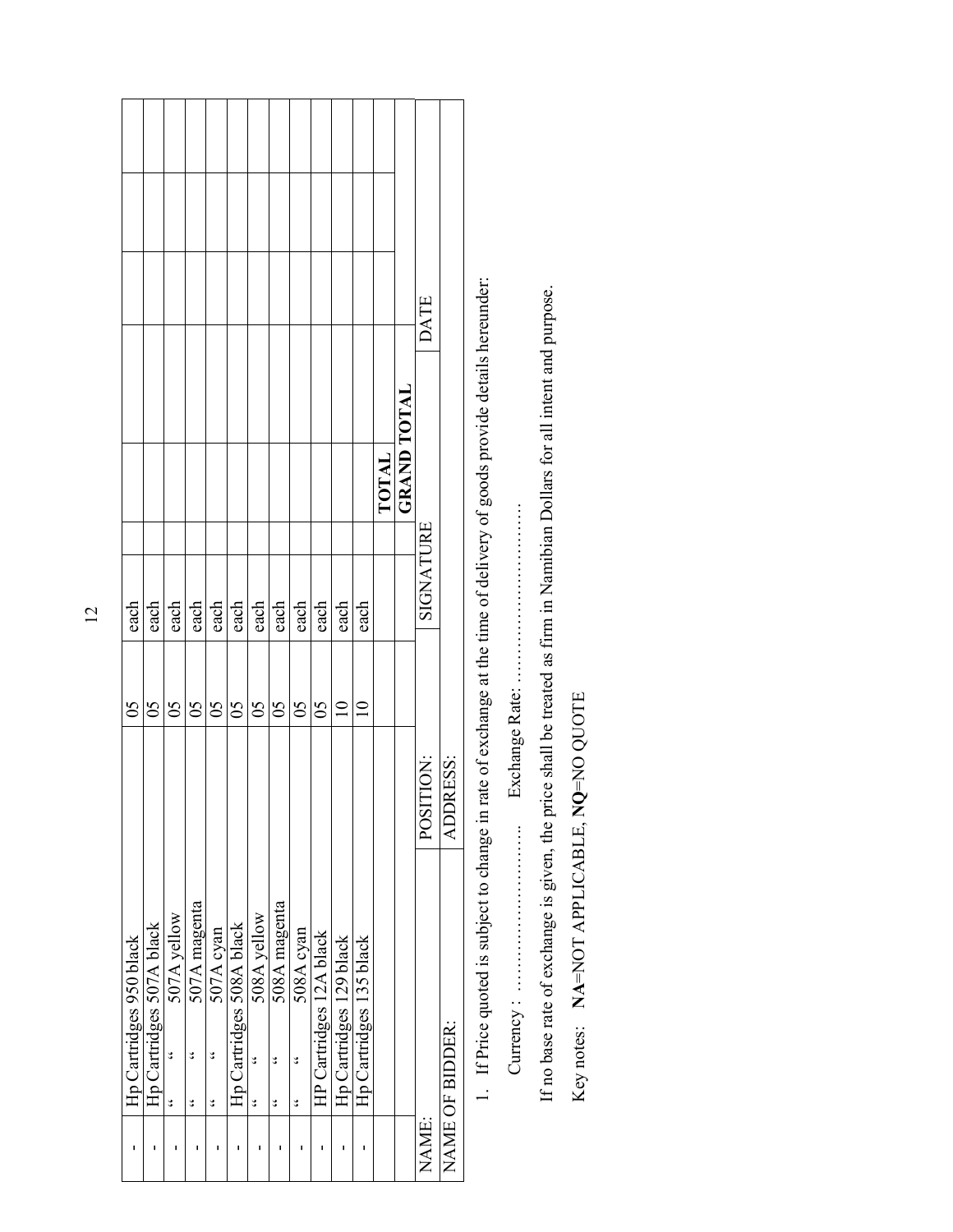## **SECTION IV: SPECIFICATIONS AND PERFORMANCE REQUIREMENTS**

### **SECTION V: SPECIFICATIONS AND COMPLIANCE SHEET**

#### Procurement Reference Number: G/RFQ/30-10/2021/22

 *[Bidders should complete columns C and D with the specification of the goods offered. Also state "comply" or "not comply" and give details of any non-compliance/deviation to the specification required. Attach detailed technical literature if required. Authorise the specification offered in the signature block below.]* 

| <b>Item</b><br>No | <b>Technical Specification Required</b> | <b>Compliance of</b><br><b>Specification Offered</b> | <b>Details of Non-</b><br>Compliance/<br><b>Deviation</b><br>(if applicable) |
|-------------------|-----------------------------------------|------------------------------------------------------|------------------------------------------------------------------------------|
| $A^*$             | $B^*$                                   | $\boldsymbol{C}$                                     | D                                                                            |
|                   | Photo frame A4 (brown colour)           |                                                      |                                                                              |
|                   |                                         |                                                      |                                                                              |
|                   | Stapler machine (Heavy Duty)            |                                                      |                                                                              |
|                   | Glue stick                              |                                                      |                                                                              |
|                   |                                         |                                                      |                                                                              |
|                   | Board paper clear (hard)<br>Pencil      |                                                      |                                                                              |
|                   | Pen black                               |                                                      |                                                                              |
|                   |                                         |                                                      |                                                                              |
|                   | Batteries AA (4 pack)                   |                                                      |                                                                              |
|                   | Batteries AAA (4 pack)                  |                                                      |                                                                              |
|                   | Prestick/bostic                         |                                                      |                                                                              |
|                   | White board cleaner                     |                                                      |                                                                              |
|                   | Stamp ink black                         |                                                      |                                                                              |
|                   | Highlighter                             |                                                      |                                                                              |
|                   | File dividers (plain)                   |                                                      |                                                                              |
|                   | Punch small                             |                                                      |                                                                              |
|                   | Big brown paper roll                    |                                                      |                                                                              |
|                   | Short hand note book                    |                                                      |                                                                              |
|                   | USB/memory stick 16 GB                  |                                                      |                                                                              |
|                   | Hard drive 2TB                          |                                                      |                                                                              |
|                   | Scissors                                |                                                      |                                                                              |
|                   | Rubber bands big                        |                                                      |                                                                              |
|                   | Rubber band small                       |                                                      |                                                                              |
|                   | Ring bidders (14mm)                     |                                                      |                                                                              |
|                   | Slider binders                          |                                                      |                                                                              |
|                   | Arch file small black (bantex)          |                                                      |                                                                              |
|                   | Cello tape clear small                  |                                                      |                                                                              |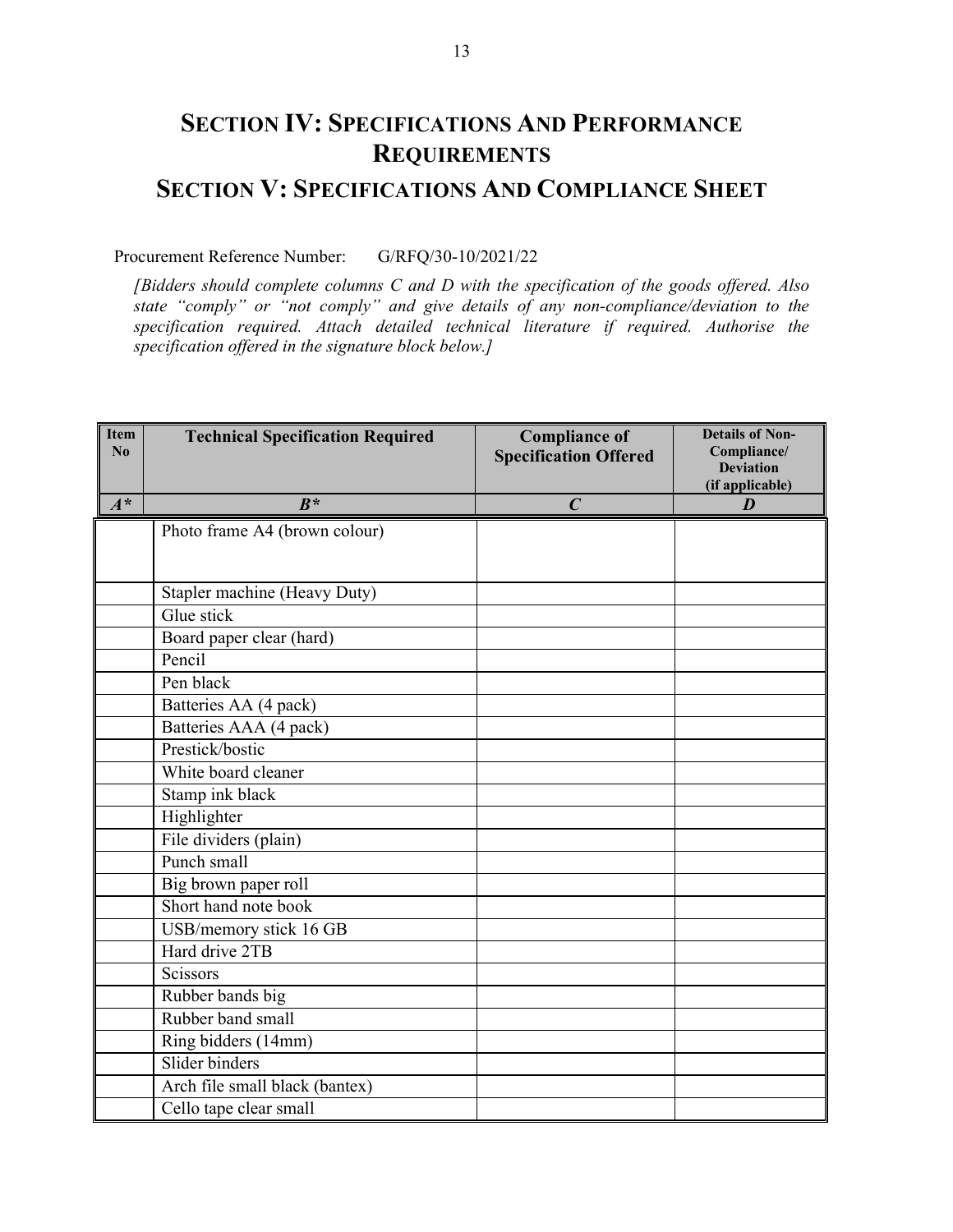| Hp Cartridges 415A black<br>$\epsilon$ ,                                               |  |
|----------------------------------------------------------------------------------------|--|
| 415A magenta<br>$\epsilon$ ,                                                           |  |
| 415A cyan                                                                              |  |
| $\epsilon$<br>$\epsilon$ ,<br>415A yellow                                              |  |
| Hp Cartridges 131A black                                                               |  |
| $\epsilon$<br>$\ddot{\phantom{0}}$<br>131A magenta                                     |  |
| $\epsilon$ ,<br>131A cyan                                                              |  |
| $\epsilon$<br>$\epsilon$ ,<br>131A yellow                                              |  |
| Hp Cartridges 201A black                                                               |  |
| $\epsilon$ ,<br>$\epsilon$ ,<br>201A magenta                                           |  |
| $\epsilon$<br>201A cyan                                                                |  |
| $\epsilon$ ,<br>$\epsilon$ ,<br>201A yellow                                            |  |
| Hp Cartridges 970 black                                                                |  |
| $\epsilon$<br>11<br>971 yellow                                                         |  |
| $\epsilon$<br>$\epsilon$<br>971 magenta                                                |  |
| $\epsilon$<br>$\epsilon$<br>971 cyan                                                   |  |
| Hp Cartridges 207A black                                                               |  |
| $\epsilon$ ,<br>$\ddot{\phantom{0}}$<br>207A magenta                                   |  |
| $\epsilon$ ,<br>$\epsilon$ ,<br>207A cyan                                              |  |
| $\epsilon$ ,<br>$\epsilon$ ,<br>207A yellow                                            |  |
| Hp Cartridges 953 black                                                                |  |
| $\epsilon$<br>$\zeta$ $\zeta$<br>953 yellow                                            |  |
| $\epsilon$<br>953 magenta                                                              |  |
| $\epsilon$ $\epsilon$<br>$\boldsymbol{\varsigma}$ $\boldsymbol{\varsigma}$<br>953 cyan |  |
| Hp Cartridges 507A black                                                               |  |
| $\epsilon$<br>$\epsilon$<br>507A yellow                                                |  |
| 66<br>507A magenta                                                                     |  |
| $\boldsymbol{\varsigma}$ $\boldsymbol{\varsigma}$<br>$\zeta\,\zeta$<br>507A cyan       |  |
| Hp Cartridges 508A black                                                               |  |
| $\epsilon$<br>66<br>508A yellow                                                        |  |
| $\epsilon$<br>508A magenta                                                             |  |
| $\zeta$ $\zeta$<br>$\zeta \, \zeta$<br>508A cyan                                       |  |
| Hp Cartridges 950 black                                                                |  |
| HP Cartridges 12A black                                                                |  |
| Hp Cartridges 129 black                                                                |  |
| Hp Cartridges 135 black                                                                |  |

**\*** Columns A and B to be completed by Public Entity.

#### **Specifications and Compliance Sheet Authorised By:**

| Name:     |                                  | Signature: |  |
|-----------|----------------------------------|------------|--|
| Position: |                                  | Date:      |  |
|           | Authorised for and on behalf of: | Company    |  |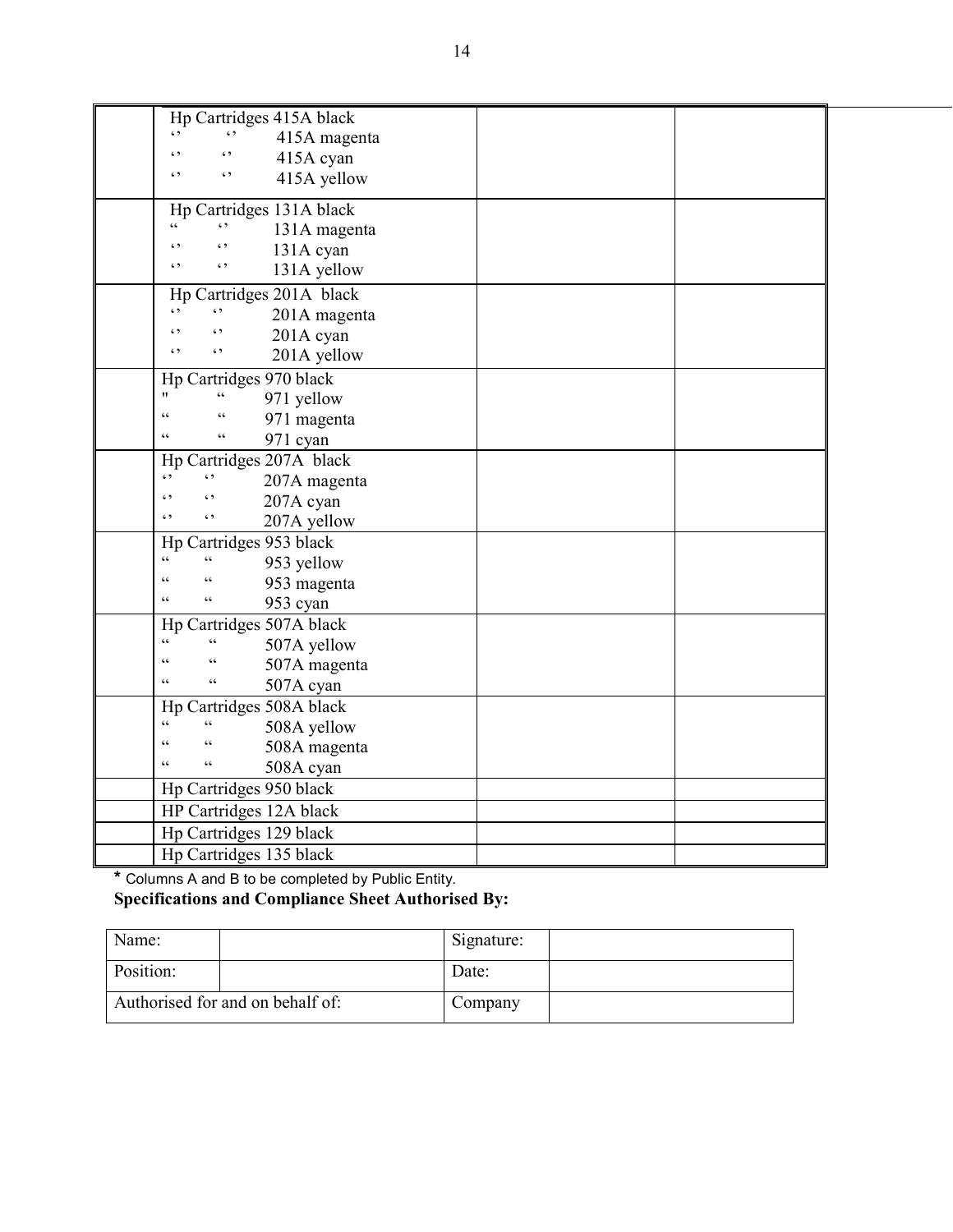### **SECTION VI: GENERAL CONDITIONS OF CONTRACT AND CONTRACT AGREEMENT**

Any resulting contract shall be placed by means of a Purchase Order and shall be subject to the General Conditions of Contract (GCC) for the Procurement of Goods - Ref. **G/RFQ-GCC** on the website of the Anti-Corruption Commission *(https://acc.gov.na/procurement* except where modified by the Special Conditions below.

### **SECTION VI: CONTRACT AGREEMENT**

Any resulting contract shall be placed by means of a Purchase Order and shall be subject to the General Conditions of Contract (GCC) for the Procurement of Goods except where modified by the Special Conditions below.

### **SECTION VIII: SPECIAL CONDITIONS OF CONTRACT**

Procurement Reference Number: G/RFQ/30-10/2021/22

The clause numbers given in the first column correspond to the relevant clause number of the GCC.

| <b>Subject and GCC</b><br>clause reference | <b>Special Conditions</b>                                                                                                                                                                                                                                                  |
|--------------------------------------------|----------------------------------------------------------------------------------------------------------------------------------------------------------------------------------------------------------------------------------------------------------------------------|
| Purchaser<br>GCC 1.1(h)                    | The purchaser is: Anti-Corruption Commission                                                                                                                                                                                                                               |
| <b>Site</b><br>GCC 1.1(m)                  | The Site/final destination for delivery of the Goods is<br>Anti-Corruption Commission, c/o Mont blanc and Greet Tiras, Eros<br>Windhoek                                                                                                                                    |
| <b>Incoterms Edition</b><br>$GCC\ 4.2(b)$  | Incoterms shall be governed by the rules prescribed in Incoterms 2010.                                                                                                                                                                                                     |
| <b>Notices</b><br><b>GCC 8.1</b>           | Any notice shall be sent to the following addresses: <b>Anti-Corruption</b><br><b>Commission, c/o Mont blanc and Greet Tiras, Eros Windhoek</b><br>Attention: Amuram S Amadhila, Senior Administrative Officer<br>For the Supplier, the address and contact name shall be: |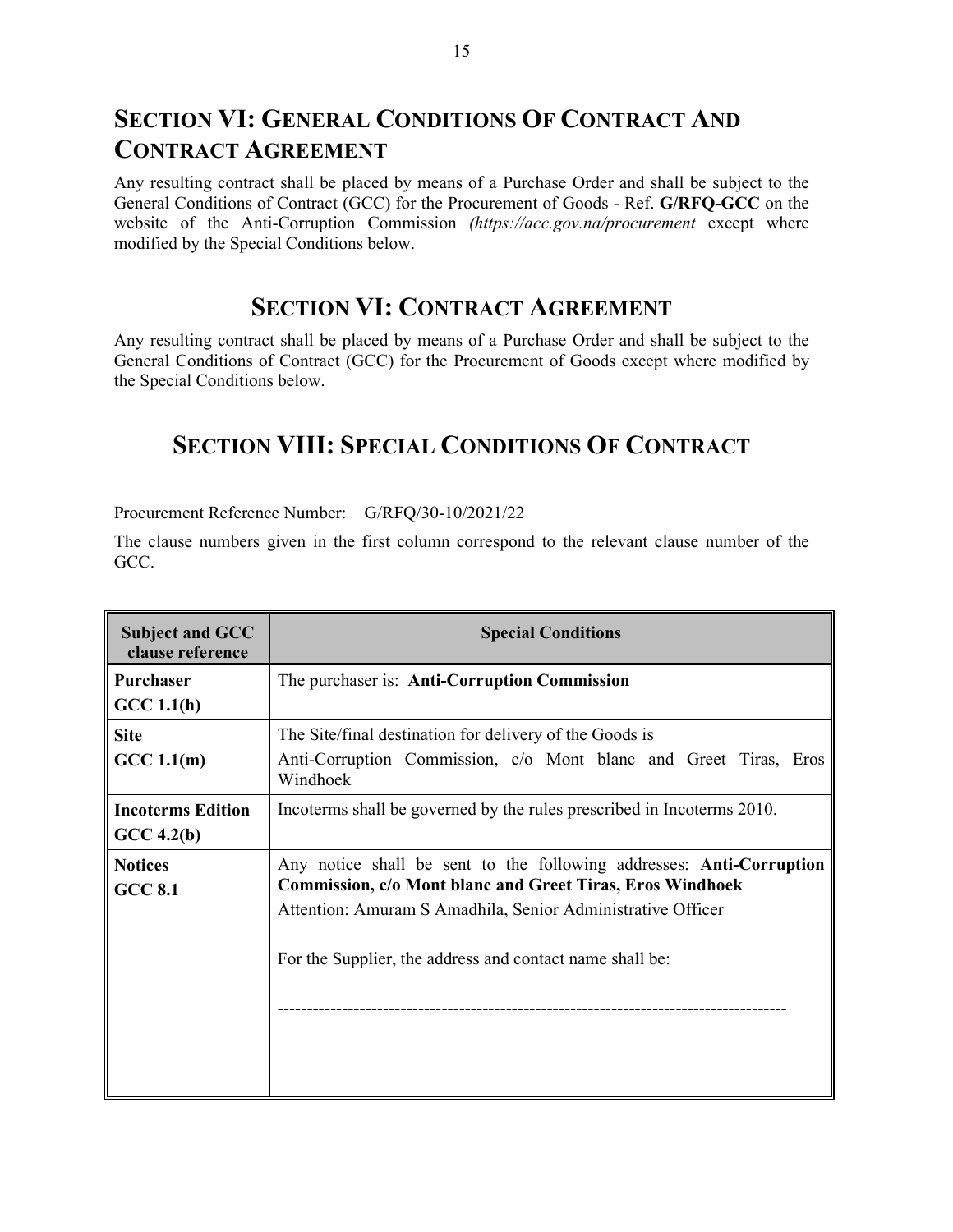| <b>Subject and GCC</b><br>clause reference                        | <b>Special Conditions</b>                                                                                                                                                                                                                                                                                                                                                                                                                                                                           |
|-------------------------------------------------------------------|-----------------------------------------------------------------------------------------------------------------------------------------------------------------------------------------------------------------------------------------------------------------------------------------------------------------------------------------------------------------------------------------------------------------------------------------------------------------------------------------------------|
| <b>Disputes</b><br><b>GCC 10.2</b>                                | The rules of procedures for arbitration proceedings pursuant to GCC 10.2<br>shall be as per the law of the Republic of Namibia                                                                                                                                                                                                                                                                                                                                                                      |
| <b>Delivery</b> and<br><b>Documents</b><br><b>GCC 13.1</b>        | The Goods are to be delivered within 7 days from the date of Purchase Order<br>or Letter of Acceptance.<br>The documents to be furnished by the Supplier are:<br>(a) signed delivery note;                                                                                                                                                                                                                                                                                                          |
| <b>Price Adjustment</b><br><b>GCC 15.1</b>                        | The price charge for the Goods supplied and the related Services performed<br>shall not be adjustable.                                                                                                                                                                                                                                                                                                                                                                                              |
| <b>Terms of Payment</b><br><b>GCC 16.1</b>                        | The structure of payments shall be: full payment following delivery of the<br>Supplies and submission of an invoice and the documents listed in clause<br>13.1                                                                                                                                                                                                                                                                                                                                      |
| <b>Terms of Payment</b><br><b>GCC 16.3</b>                        | Payments shall be made not later than thirty (30) days after submission of an<br>invoice and its certification by the Purchaser.                                                                                                                                                                                                                                                                                                                                                                    |
| <b>Terms of Payment</b><br>GCC 16.4(a)                            | The price shall not be adjustable to the fluctuation in the rate of exchange.                                                                                                                                                                                                                                                                                                                                                                                                                       |
| <b>Payment Period</b><br><b>GCC 16.5</b>                          | The method and conditions of payments to be made to the Supplier under this<br>Contract shall be as follows:                                                                                                                                                                                                                                                                                                                                                                                        |
|                                                                   | i) On Acceptance: The Contract Price of goods received shall be paid<br>no later than thirty (30) days of receipt of the Goods upon submission of<br>an invoice (showing Purchaser's name; the Procurement Reference<br>number, description of payment and total amount, signed in original,<br>stamped or sealed with the company stamp/seal) supported by the<br>Acceptance Certificate issued by the Purchaser.<br>ii) An interest rate of $2\%$ is payable to the supplier by the purchaser for |
|                                                                   | each day payment is delayed until payment has been made in full.                                                                                                                                                                                                                                                                                                                                                                                                                                    |
| Performance<br><b>Security</b><br><b>GCC 18.1</b>                 | No performance security is required<br>(i)                                                                                                                                                                                                                                                                                                                                                                                                                                                          |
| Discharge of<br>Performance<br><b>Security</b><br><b>GCC 18.4</b> | Not Applicable                                                                                                                                                                                                                                                                                                                                                                                                                                                                                      |
| Packing<br><b>GCC 23.2</b>                                        | The packing, marking and documentation within and outside the packages<br>shall be: IT accessories                                                                                                                                                                                                                                                                                                                                                                                                  |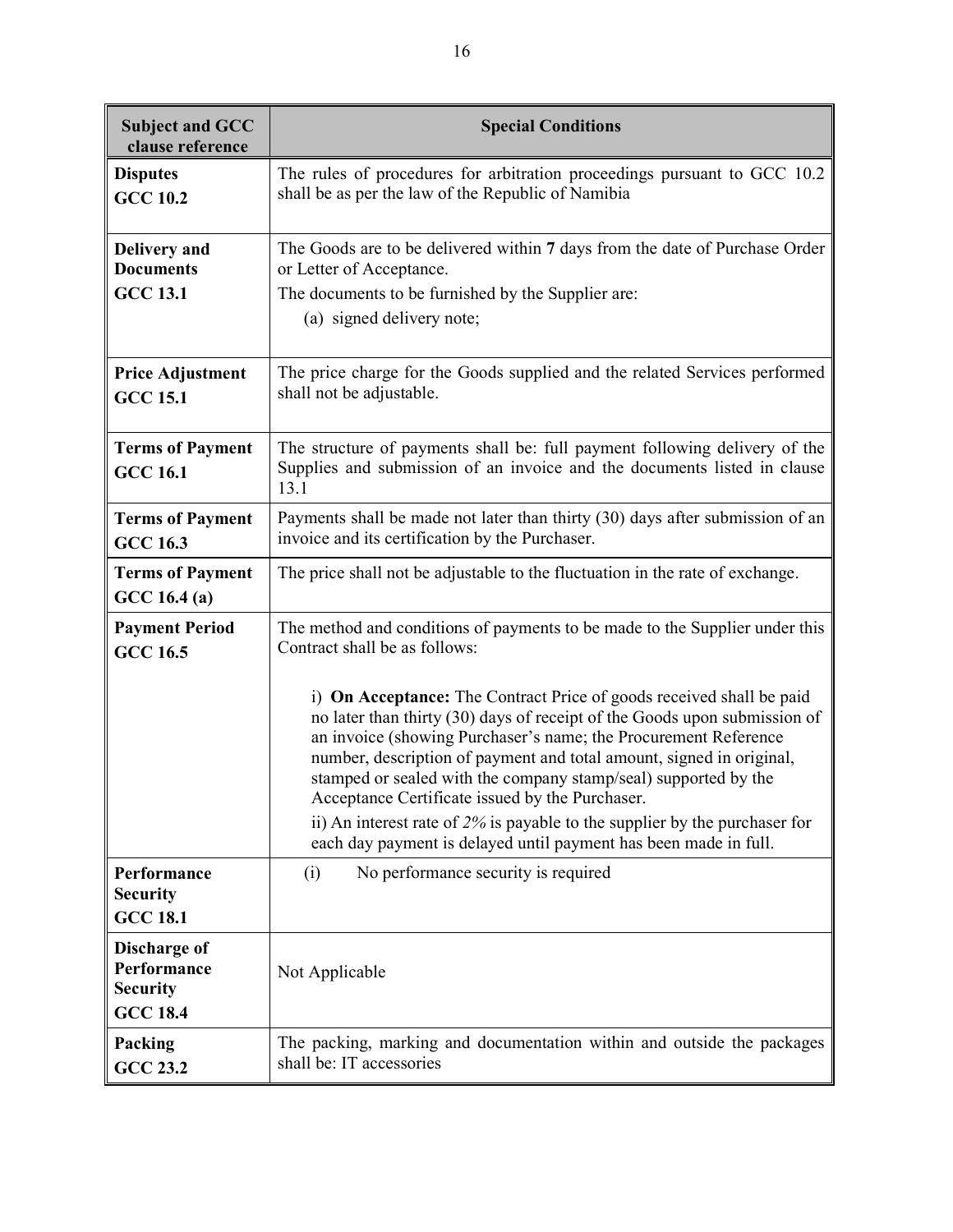| <b>Subject and GCC</b><br>clause reference                                     | <b>Special Conditions</b>                                                                                                                                                                                                                                                             |  |
|--------------------------------------------------------------------------------|---------------------------------------------------------------------------------------------------------------------------------------------------------------------------------------------------------------------------------------------------------------------------------------|--|
| <b>Insurance</b><br><b>GCC 24.1</b>                                            | Not applicable                                                                                                                                                                                                                                                                        |  |
| Transportation<br><b>GCC 25</b>                                                | The Goods shall be delivered: Incoterm for transportation: DAP.                                                                                                                                                                                                                       |  |
| <b>Inspection and Test</b><br><b>GCC 26.1</b>                                  | The inspection and tests shall be: Specifications check, quantity, warranty<br>card, opening of inbox content                                                                                                                                                                         |  |
| <b>Location of</b><br><b>Inspection and</b><br><b>Tests</b><br><b>GCC 26.2</b> | The inspections and tests shall be conducted at: Anti-Corruption<br>Commission, c/o Mont blanc and Greet Tiras, Eros Windhoek                                                                                                                                                         |  |
| Liquidated<br><b>Damages</b><br><b>GCC 27.1</b>                                | Liquidated damages for the whole contract are 2% per day. The maximum<br>amount of liquidated damages for the whole contract is 4%.                                                                                                                                                   |  |
| Warranty<br><b>GCC 28.3</b>                                                    | The period of validity of the warranty shall be: $[360]$ day(s)<br>For the purpose of the Warranty, the place(s) of the final destination(s) shall<br>be: Anti-Corruption Commission, c/o Mont blanc and Greet Tiras, Eros<br>Windhoek                                                |  |
|                                                                                | For item 4, the minimum period of warranty/shelf life shall be lyr<br>For item 5, the minimum period of warranty/shelf life shall be 2yrs<br>For item 6, the minimum period of warranty/shelf life shall be lyr<br>For item 6, the minimum period of warranty/shelf life shall be 1yr |  |
| <b>Repair and</b><br>Replacement<br><b>GCC 28.5</b>                            | The period for repair or replacement shall be: <i>[insert number]</i> day(s)                                                                                                                                                                                                          |  |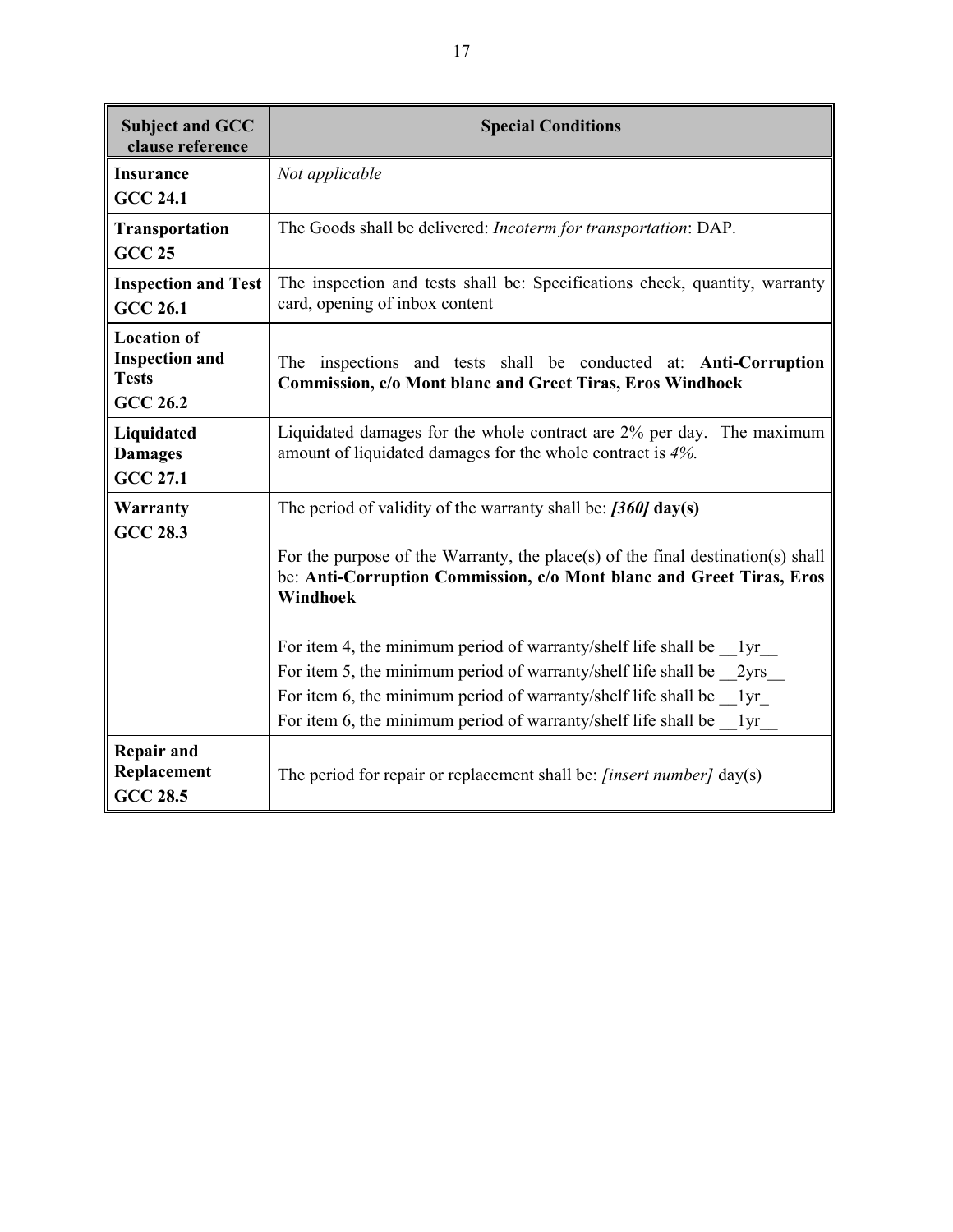### **SCHEDULE 2**

### **COST STRUCTURE FOR VALUE ADDED CALCULATION PER PRODUCT**

| <b>COST STRUCTURE FOR VALUE ADDED CALCULATION</b><br><b>PER PRODUCT</b> |     |     |  |  |
|-------------------------------------------------------------------------|-----|-----|--|--|
|                                                                         | N\$ | N\$ |  |  |
| Raw Materials, Accessories & Components                                 |     |     |  |  |
| Imported (CIF)<br>$\bullet$                                             |     |     |  |  |
| Local (VAT & Excise Duty Fee)<br>$\bullet$                              |     |     |  |  |
| <b>Labour Cost</b>                                                      |     |     |  |  |
| Direct Labour<br>$\bullet$                                              |     |     |  |  |
| Clerical Wages<br>$\bullet$                                             |     |     |  |  |
| Salaries to Management<br>$\bullet$                                     | .   |     |  |  |
| <b>Utilities</b>                                                        |     |     |  |  |
| Electricity<br>$\bullet$                                                | .   |     |  |  |
| Water<br>$\bullet$                                                      | .   |     |  |  |
| Telephone<br>$\bullet$                                                  |     |     |  |  |
| Depreciation                                                            | .   |     |  |  |
| <b>Interest on Loans</b>                                                |     |     |  |  |
| Rent                                                                    |     |     |  |  |
| Other (please specify)                                                  |     |     |  |  |
|                                                                         |     |     |  |  |
| $\bullet$<br>                                                           |     |     |  |  |
| ٠<br>                                                                   |     |     |  |  |
|                                                                         |     |     |  |  |
| <b>TOTAL COST</b>                                                       |     |     |  |  |

**Local Value Added = Total Cost – Cost of imported inputs x 100 Total Cost** 

**NB! The cost structure should be certified by a Certified Accountant**